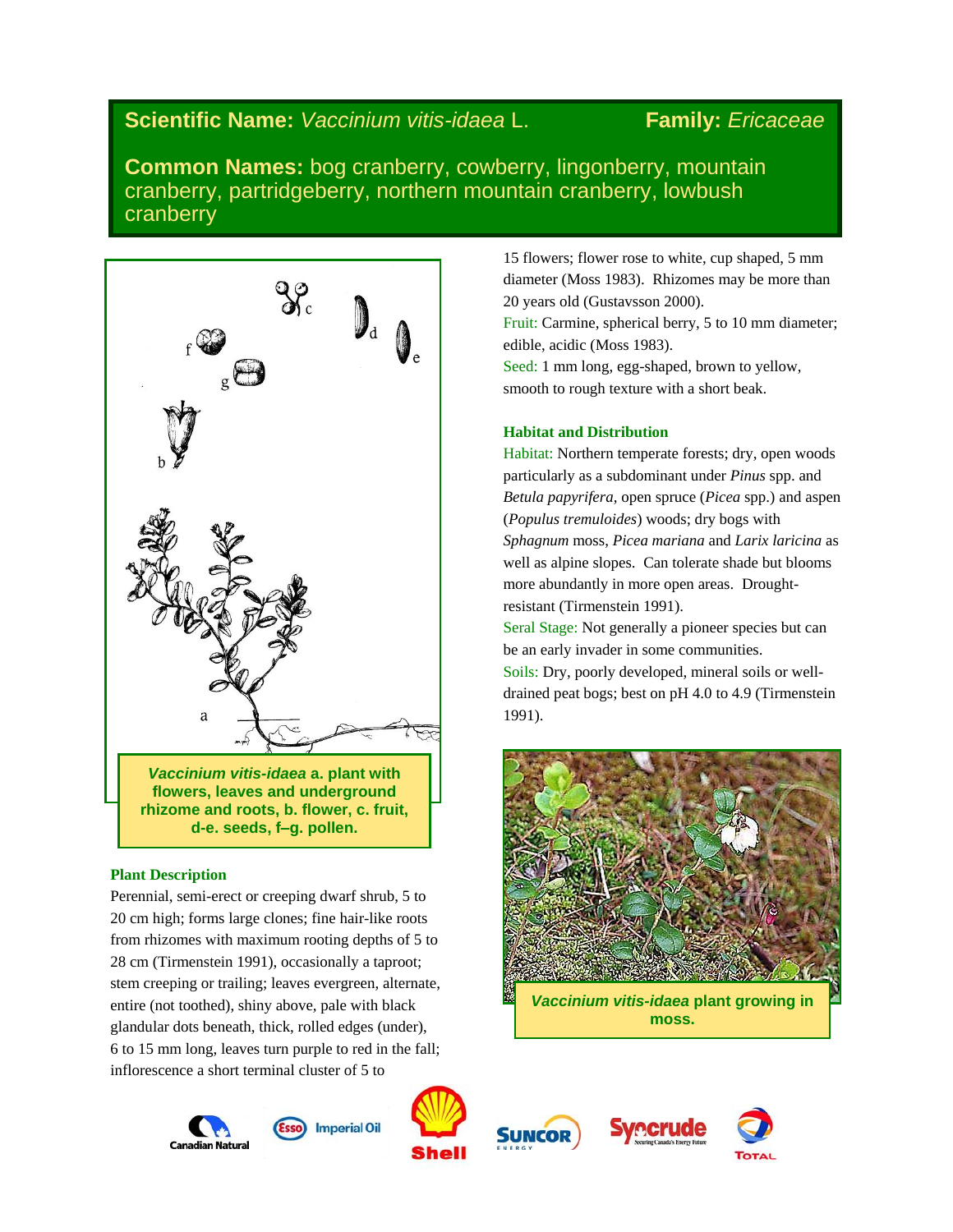

*Vaccinium vitis-idaea* **flowers.**

Distribution: Very common and widespread across boreal forest, aspen parkland, and montane regions of Alberta. Circumpolar and circumboreal. Alaska, Yukon, Victoria Island to southern Baffin Island to Newfoundland, south to British Columbia, Alberta, central Saskatchewan, southern Manitoba, Minnesota, southern James Bay, southern Quebec (Moss 1983).

# **Phenology**

Vegetative growth resumes in late May to early June; flowers in late June and July (early August), fruit ripens in late August and September; leaves often turn reddish-purple in fall as dormancy commences; rhizomes grow actively in spring and fall.

# **Pollination**

Pollinated by bumblebees or syrphid flies, and butterflies (Rook 2002).



**Imperial Oil Canadian Natura** 



**SUNCOR** 





Although self-pollinated individuals have reduced fruit set, the reduction is not significant. *Vaccinium vitis-idaea* is not reliant on pollinators (Froborg 1996).

# **Seed Dispersal**

Animal dispersal.

## **Genetics**

2n=24 (Moss 1983).

## **Symbiosis**

Forms ericoid mycorrhizae with a diverse assemblage of fungal endophytes (e.g., *Hymenoscyphus ericae*) (Hambleton et al. 1999, Massicotte et al. 2005). *V. vitis-idaea* is host of the root endophytic fungus *Phialocephala fortinii* (Addy et al. 2000).



**Ripe** *Vaccinium vitis-idaea* **berries.**

# **Seed Processing**

Harvest Dates: Late August early September. Collection: Low growing plants make collection difficult; hand collection is time consuming. Seed Weight: 0.21 g/1,000 seeds. Royal Botanic Gardens Kew (2008) measure the weight at 0.3 g/1000 seeds. Fruit/Seed Volume: 1,850 to 4,780 fruit/L (3,190 average), 38,200 seeds/L fruit.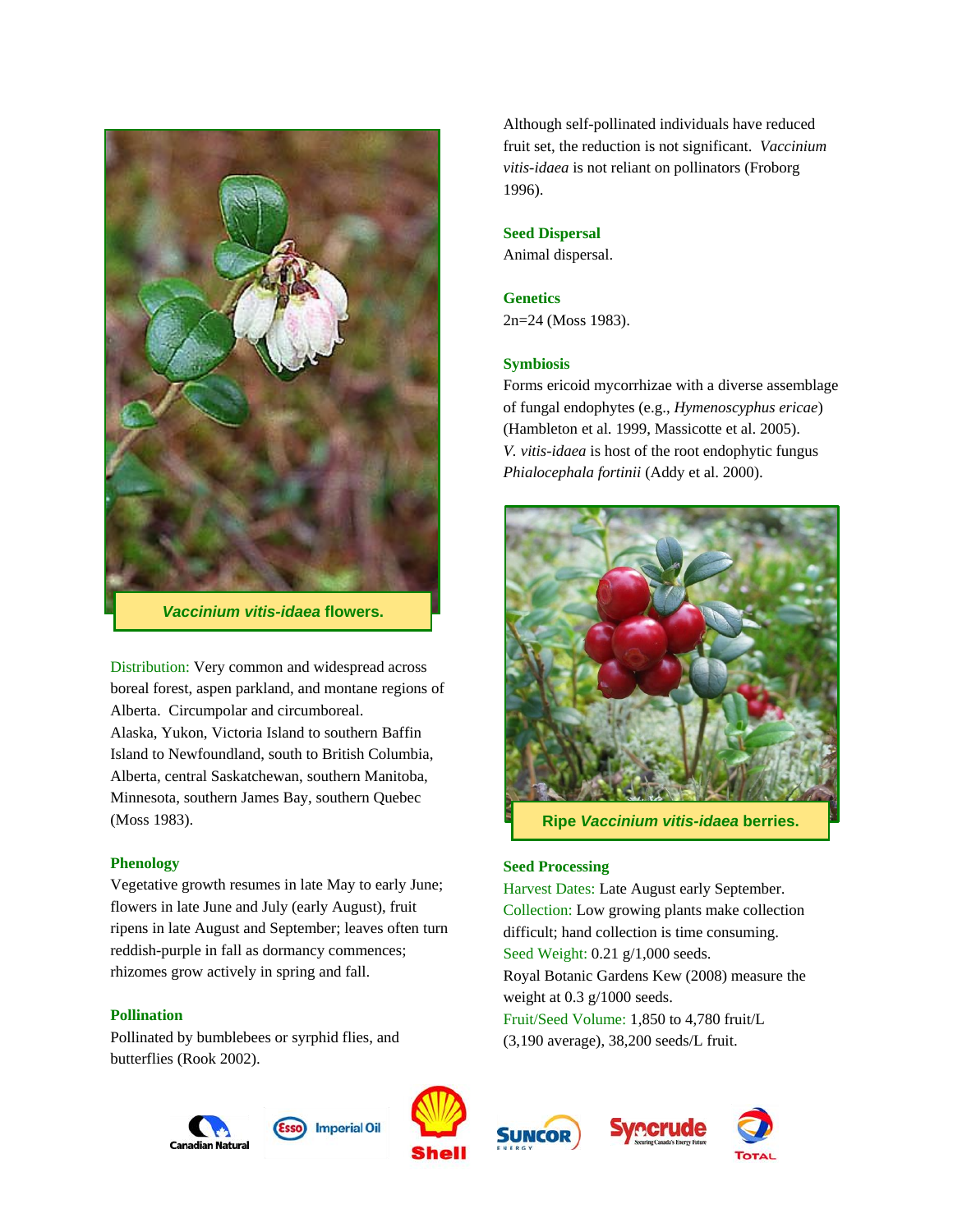Fruit/Seed Weight: 380 to 10,200 fruit/kg (7,050 average), 84,600 seeds/kg fruit. Average Seeds/Fruit: 12 seeds/fruit.

Cleaning: Place pulpy fruits in a blender (use about 3:1 water with fruit) on low speed until fruits are fully macerated (20 to 30 seconds). Pour through sieve(s) to remove chaff smaller than seeds. Re-suspend residue in water and mix; allow seeds to settle and decant water with floating and suspended larger chaff. Repeat re-suspension step until seeds are clean; sieve if necessary and place seeds on paper toweling or cloths to dry. Dry at room temperature or up to 25°C over a moving air stream.

Storage Behaviour: Orthodox (Royal Botanic Gardens Kew 2008).

Storage: Store dry at ambient room temperatures; fruit can be frozen soon after collection and seeds removed up to several years later. Dry to 15% relative humidity and freeze at -20°C (Royal Botanic Gardens Kew 2008).

Longevity: 5 year old seeds can remain viable (Granström 1987).



# **Propagation**

Natural Regeneration: Spreads by rhizomes and can form dense patches (St-Pierre 1996).

Germination: >85% germination after 60 to 90 days stratification with fresh or one year old seeds. Baskin et al. (2000) found that germination increased significantly in the presence of light after 12 to 20 weeks of stratification.

Holloway (1981) found the best substrate for seed germination is milled peat or an equal mixture of peat and sand.

Pre-treatment: Stratification of 60 to 90 days for fresh or older seeds; seed lots extracted from fruit frozen for several years germinated reasonably well after a 28 day stratification. No stratification is necessary if seeds are exposed to 250 mg/L GA3 (Royal Botanic Gardens Kew 2008).

Direct Seeding: No significant emergence observed, only small seedlings observed in later years (Smreciu, et al 2008).

Fruit Sowing: Produced small seedlings (0.58% 4 years after fall sowing). Direct fruit sowing produced slightly greater emergence than direct seed sowing.

Vegetative Propagation: Plants enlarge by means of horizontal rhizomes and by nodal rooting of aboveground branches; daughter plants can be separated from parent plants.

Semi-hardwood cuttings collected in early May root well when treated with Stim-root #3 (Dirr and Heuser 1987, Smreciu and Gould 2003). Babb (1959) suggests division. Terminal stem cuttings (4 to 5 cm) were harvested regularly every month in more than one year and rooted in peat mixed with 30% perlite without auxin treatment (Martinussen et al. 2006). Cuttings harvested during spring and summer rooted poorly compared to cuttings harvested in late autumn and during winter (Martinussen et al. 2006). The best rooting was obtained using cuttings harvested in September and November (Martinussen et al. 2006). Gustavsson (2000) found variable results for harvest time but suggested that July and August would produce good results.









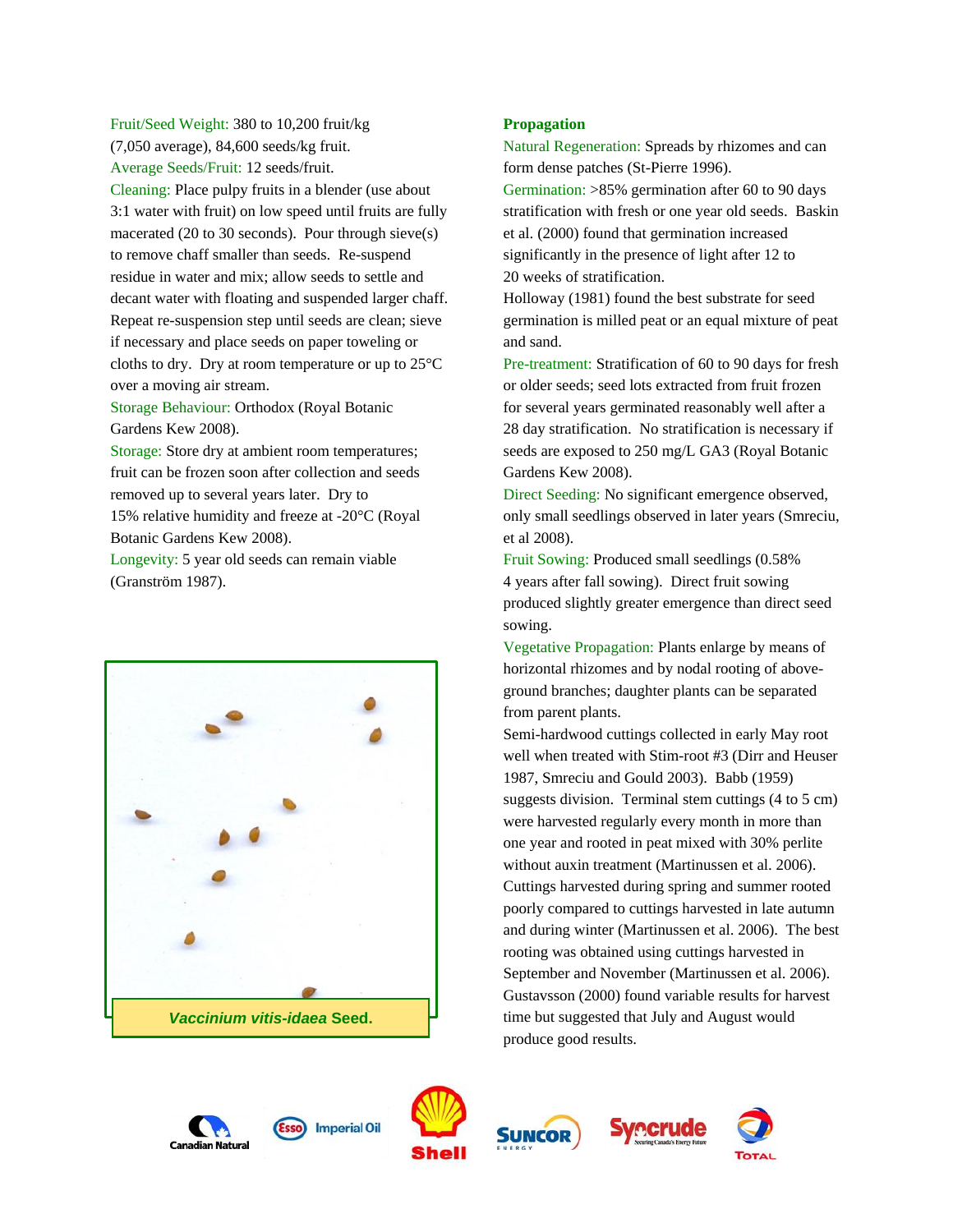Gustavsson (2000) found the best rooting occurred in outdoor plastic tunnels with bottom heat compared to a heated greenhouse.

A relatively short cold period is needed to induce bud break and shoot growth (Martinussen et al. 2006). Planting Density: 130 to 517 plants per hectare (USDA NRCS n.d.).

Micro-propagation: Leaf explants placed with the adaxial side in contact with zeatin (a medium with 5 to 30 μM ZN) with a seven day dark treatment were the best conditions for organogenesis (Debnath and McRae 2002).

Nodal segments supplemented with 9.1 µM zeatin and 5.7 µM IAA, 72% of explants developed multiple shoots (Meiners et al. 2007).

Planted directly, *in vitro* shoots root better than field cuttings (Meiners et al. 2007).

Greenhouse Timeline: 30 to 60 days of cold stratification prior to sowing.

26 weeks in the greenhouse prior to outplanting. Dormant seedlings can be stored frozen over winter for spring or early fall planting (Wood pers. comm.).

## **Aboriginal/Food Uses**

Food: Primarily berries are used for food; berries eaten fresh or made into sauce and jelly and used in pemmican. Sweetest after a few frosts – stay ripe and juicy into the next spring (CYSIP: Botany n.d.). Rich in vitamin C (Royer and Dickinson 1996) and pectin (Gray 2011).

Medicinal: Ho et al. (2001) isolated the active components of *Vaccinium vitis-idaea* and found that it may be used as an alternative treatment of periodontal disease. The active ingredients were identified as: arbutin, hyperin, hydroquinone, isoquarcetin and tannins. Contains high levels of flavonoids that can help lower blood-sugar and reduce symptoms of allergies (Gray 2011). Used raw to relieve fevers, sore throats and upset stomachs. Berries were used in hot packs to treat swellings, aches, pains, and headaches. Drinking a juice from the berries is said to cleanse the urinary tract (Gray 2011 – active ingredient is arbutin, Royer and Dickinson 1996).

# **Wildlife/Forage Usage**

Wildlife: Browsed by black bear, moose, caribou and snowshoe hare; berries are an important source of food for black bears in fall and spring, for grouse and for migrating birds in spring and for numerous other birds; berries also eaten by red-backed voles and red fox in fall; numerous small mammals burrow under snow to obtain fruits that persist on plant (Tirmenstein 1991).

Livestock: Plants are of little value to livestock; eaten by domestic sheep if more preferable species are unavailable (Tirmenstein 1991).

### **Reclamation Potential**

*Vaccinium vitis-idaea* is proven to survive on extremely harsh sites. Well-adapted to fire; vigour and cover increase following a light fire (St-Pierre 1996).

# **Commercial Resources**

Availability: The fruit is commercially produced in Europe and Canada and imported by United Sates (Tirmenstein 1991). Harvested from wild in Nova Scotia and in LaRonge, Saskatchewan. Seeds have been collected by the Oil Sands Vegetation Cooperative for use in the Athabasca oil sands region.

Cultivars: Eurasian cultivars are available for fruit production (Finn and Mackey 2006, St-Pierre 1996) but these are not suitable for reclamation purposes. Uses: Bog cranberry is an important berry crop in many parts of northern Europe and to a lesser extent in North America. It is primarily wild harvested. Products from the berries include jams, jellies, syrups, juices, sauces candies, wines and liqueurs. Also used as ornamental landscape plants, good for ground covers and edging plants. Arbutin is extracted from the leaves of this plant and used by the pharmaceutical industry to produce preparations to treat intestinal disorders (Marles et al. 2000).









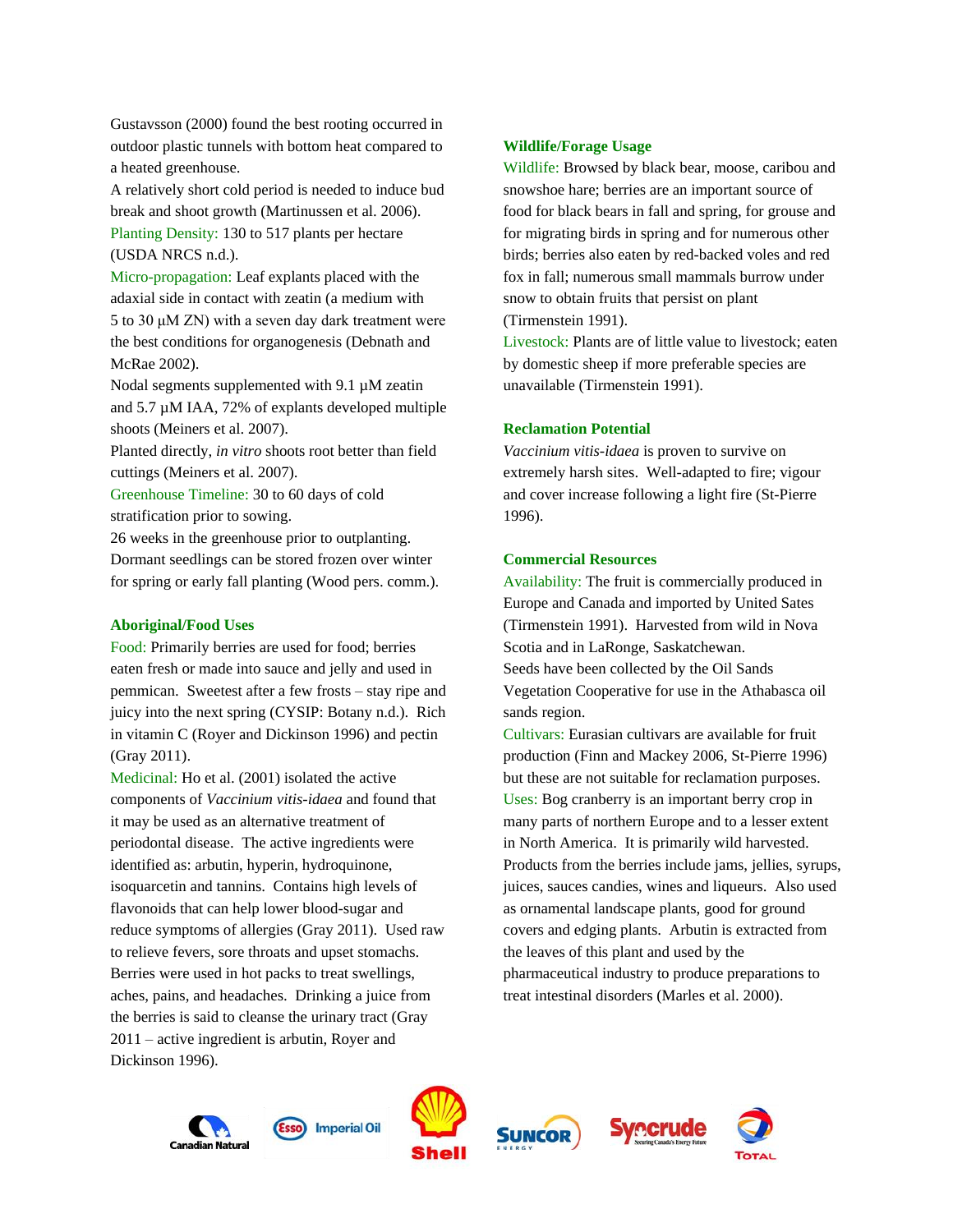### **Notes**

*Vaccinium vitis-idaea* is listed as 96% intact (less occurrences than expected) in the Alberta oil sands region (Alberta Biodiversity Monitoring Institute 2014).

As an evergreen shrub, *Vaccinium vitis-idaea* retains its capacity for photosynthesis through the winter. Plants may continue to photosynthesize up to 25% of their annual maximum. This is beneficial in a variety of ways. The plants are able to take advantage of early thaws or temporary breaks in snow cover during the winter. Also, the sugars produced lead to high concentrations of soluble sugars which reduce the damage to leave tissues caused by sudden fluctuations in temperatures (Lundel et al. 2008).

#### **Photo Credits**

Photos: Glen Lee, Regina, Saskatchewan. Photo 3: *Vaccinium\_vitis-idaea*\_Jonas Bergsten@ wikipedia commons 2012. Line Diagram: John Maywood, used by permission of Bruce Peel Special Collections, University of Alberta.

#### **References**

Addy, H.D., S. Hambleton and R.S. Currah, 2000. Distribution and molecular characterization of the root endophyte *Phialocephala fotinii* along an environmental gradient in the boreal forest of Alberta. Mycological Research 104(10): 1213-1221.

Alberta Biodiversity Monitoring Institute, 2014. The status of biodiversity in the oil sands region of Alberta. Alberta Biodiversity Monitoring Institute, Edmonton, Alberta. 47 pp. [http://www.abmi.ca/FileDownloadServlet?filename=](http://www.abmi.ca/FileDownloadServlet?filename=The%20Status%20of%20Biodiversity%20in%20the%20Oil%20Sands%20Region%20of%20Alberta_2014_Supplemental%20Report.docx&dir=REPORTS_UPLOAD)

[The%20Status%20of%20Biodiversity%20in%20the](http://www.abmi.ca/FileDownloadServlet?filename=The%20Status%20of%20Biodiversity%20in%20the%20Oil%20Sands%20Region%20of%20Alberta_2014_Supplemental%20Report.docx&dir=REPORTS_UPLOAD) [%20Oil%20Sands%20Region%20of%20Alberta\\_201](http://www.abmi.ca/FileDownloadServlet?filename=The%20Status%20of%20Biodiversity%20in%20the%20Oil%20Sands%20Region%20of%20Alberta_2014_Supplemental%20Report.docx&dir=REPORTS_UPLOAD) 4 Supplemental%20Report.docx&dir=REPORTS\_U [PLOAD](http://www.abmi.ca/FileDownloadServlet?filename=The%20Status%20of%20Biodiversity%20in%20the%20Oil%20Sands%20Region%20of%20Alberta_2014_Supplemental%20Report.docx&dir=REPORTS_UPLOAD) [Last accessed June 16, 2014].

Babb, M.F., 1959. Propagation of woody plants by seed. IN: E.B. Peterson and N.M. Peterson (eds). Revegetation information applicable to mining sites in northern Canada. Indian and Northern Affairs,

Ottawa, Ontario. Environmental Studies No. 3. pp. 6-8.

Baskin, C., P. Milberg, L. Andersson and J. Baskin, 2000. Germination studies of three dwarf shrubs (*Vaccinium, Ericaceae*) of northern hemisphere coniferous forests. Canadian Journal of Botany 78: 1552-1560.

CYSIP: Botany, n.d. *Vaccinium vitis-idaea*: Lingonberry. IN: Central Yukon Species Inventory Project. [http://www.flora.dempstercountry.org/0.Site.Folder/S](http://www.flora.dempstercountry.org/0.Site.Folder/Species.Program/Species.php?species_id=Vacci.viti) [pecies.Program/Species.php?species\\_id=Vacci.viti](http://www.flora.dempstercountry.org/0.Site.Folder/Species.Program/Species.php?species_id=Vacci.viti)  [Last accessed October 8, 2013].

Debnath, S. and K. McRae, 2002. An efficient adventitious shoot regeneration system on excised leaves of micropropagated lingonberry (*Vaccinium vitis-idaea* L.). Journal of Horticultural Science & Biotechnology 77: 744-752.

Dirr, M.A. and C.W. Heuser, 1987. The reference manual of woody plant propagation: From seed to tissue culture: A practical working guide to the propagation of over 1100 species, varieties, and cultivars. Varsity Press, Athens, Georgia. 239 pp.

Finn, C. E. and T. Mackey, 2006. Growth, yield and fruit quality of ten lingonberry (*Vaccinium vitisidaea*) cultivars and selections in the Pacific Northwest, USA. Acta Horticulturae 715: 289-294.

Froborg, H., 1996. Pollination and seed production in five boreal species of *Vaccinium* and *Adromeda* (*Ericaceae*). Canadian Journal of Botany 74: 1363- 1368.

Granström, A., 1987. Seed viability of fourteen species during five years of storage in a forest soil. Journal of Ecology 75: 321-331.

Gray, B., 2011. Cranberry *Vaccinium vitis-idaea*. IN: The Boreal Herbal: Wild Food and Medicine







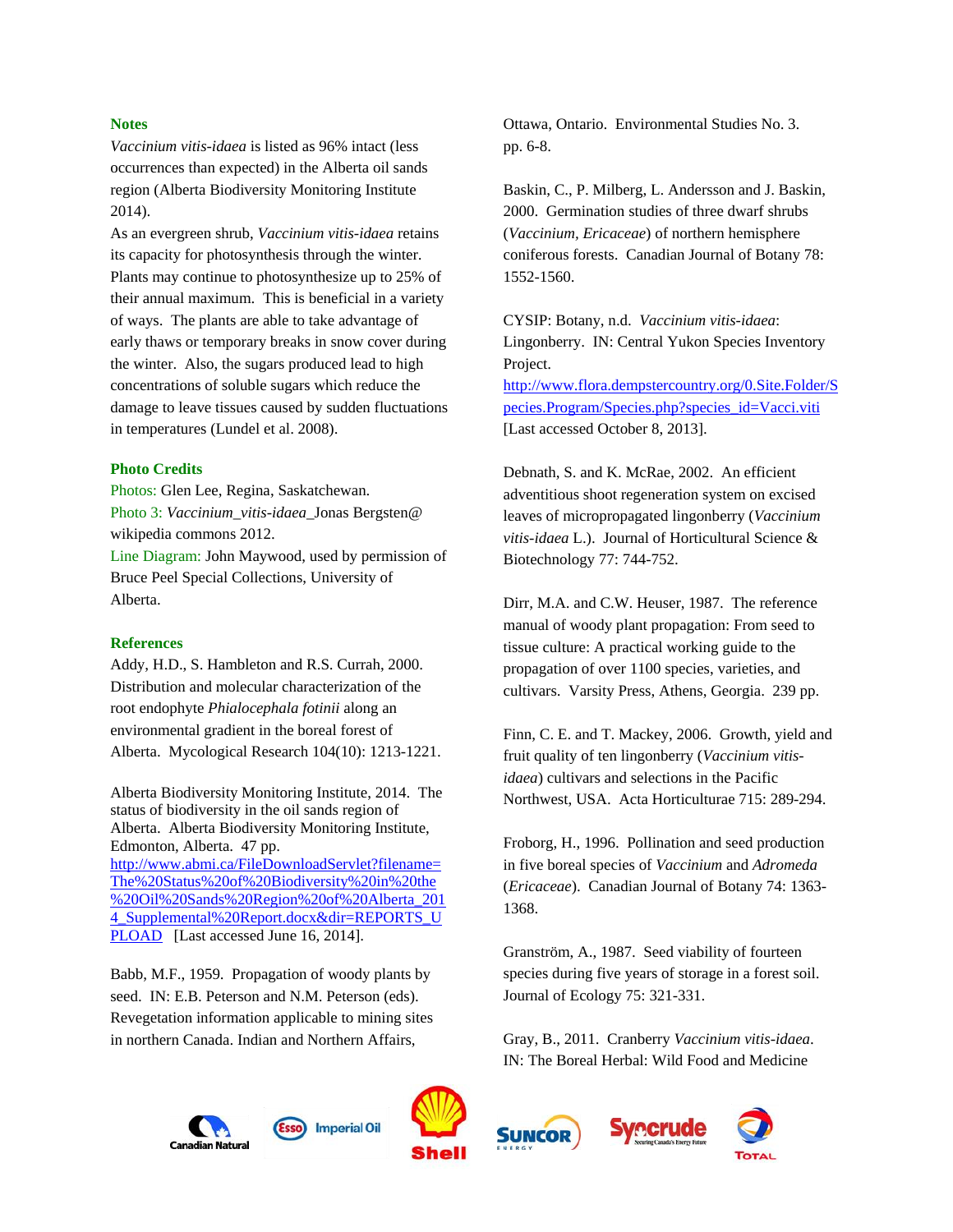Plants of the North. Aroma Borealis Press, Whitehorse, Yukon. pp. 195-199.

Gustavsson, B.A., 1999. Effects of collection time and environment on the rooting of Lingonberry (*Vaccinium vitis-idaea* L.) stem cuttings. Acta Agriculturae Scandinavica Section B - Soil & Plant Science 49(4): 242-247.

Hambleton, S., S. Huhtinen and R.S. Currah, 1999. *Hymenoscyphus ericae*: a new record from western Canada. Mycological Research 103(11): 1391-1397.

Ho, K.Y., C.C. Tsai, J.S. Huang, C.P. Chen, T.C. Lin and C.C. Lin, 2001. Antimicrobial activity of tannin components from *Vaccinium vitis-idaea* L. Journal of Pharmacy and Pharmacology 53: 187-191.

Holloway, P.S., 1981. Studies on vegetative and reproductive growth of lingonberry, *Vaccinium vitisidaea* L. Ph.D. Thesis. University of Minnesota, St-Paul. 148 pp.

Lundel, R. T. Saarinen, J. Astrom and H. Hanninen, 2008. The boreal dwarf shrub *Vaccinium vitis-idaea* retains its capacity for photosynthesis through the winter. Botany 86: 491-500.

Marles, R.J., C. Clavelle, L. Monteleone, N. Tays and D. Burns, 2000. Aboriginal Plant Use in Canada's northwest Boreal Forest. Natural Resources Canada and Canadian Forest Service. UBC Press, Vancouver, British Columbia. 368 pp.

Martinussen, I., H. Nilden, G. Rothe, L. Lund and K. Rapp, 2006. Seasonal variations in rooting of lingonberry (*Vaccinium vitis-idaea* L.) cuttings. Acta Horticulturae 715: 439-442.

Massicotte, H.B., L.H. Melville and R.L. Peterson, 2005. Structural characteristics of root-fungal interactions for five ericaceous species in eastern Canada. Canadian Journal of Botany 83: 1057-1064. Meiners, J., M. Schwab and I. Szankowski, 2007. Efficient *in vitro* regeneration systems for *Vaccinium* species. Plant Cell Tissue and Organ Culture 89: 169-176.

Moss, E.H., 1983. Flora of Alberta. A manual of flowering plants, conifers, ferns, and fern allies found growing without cultivation in the province of Alberta, Canada. 2nd edition. University of Toronto Press, Toronto Ontario. p. 449.

Rook, E.J.S., 2002. *Vaccinium vitis-idaea* – Mountain Cranberry. IN: Plants of the North. [http://www.rook.org/earl/bwca/nature/shrubs/vaccini](http://www.rook.org/earl/bwca/nature/shrubs/vacciniumvit.html) [umvit.html](http://www.rook.org/earl/bwca/nature/shrubs/vacciniumvit.html) [Last accessed June 14, 2013].

Royal Botanic Gardens Kew, 2008. *Vaccinium vitisidaea*. Seed Information Database. [http://data.kew.org/sid/SidServlet?Clade=&Order=&](http://data.kew.org/sid/SidServlet?Clade=&Order=&Family=&APG=off&Genus=Vaccinium&Species=vitis-idaea&StorBehav=0) [Family=&APG=off&Genus=Vaccinium&Species=vit](http://data.kew.org/sid/SidServlet?Clade=&Order=&Family=&APG=off&Genus=Vaccinium&Species=vitis-idaea&StorBehav=0) [is-idaea&StorBehav=0](http://data.kew.org/sid/SidServlet?Clade=&Order=&Family=&APG=off&Genus=Vaccinium&Species=vitis-idaea&StorBehav=0) [Last accessed June 14, 2013].

Royer, F. and R. Dickinson, 1996. Bog Cranberry *Vaccinium vitis-idaea* L. IN: Wild Flowers of Edmonton and Central Alberta. The University of Alberta Press, Edmonton, Alberta. p. 49.

Small, E. and P.M Catling, 1999. Canadian Medicinal Crops. National Research Council, Ottawa, Ontario. pp 68-72.

Smreciu, A. and K. Gould, 2003. Priority Shrub Species; Propagation and establishment. Second Interim Report, prepared for the Cumulative Environmental Management Association (CEMA), Fort McMurray, Alberta. 17 pp.

Smreciu, A., M. Pahl, K. Gould and M. Fung, 2008. Native plants for revegetation: Propagation and establishment. Final Report, prepared for Syncrude Canada, Ltd. and Canadian Oil Sands Network for Research and Development (CONRAD). 25 pp. plus appendices.